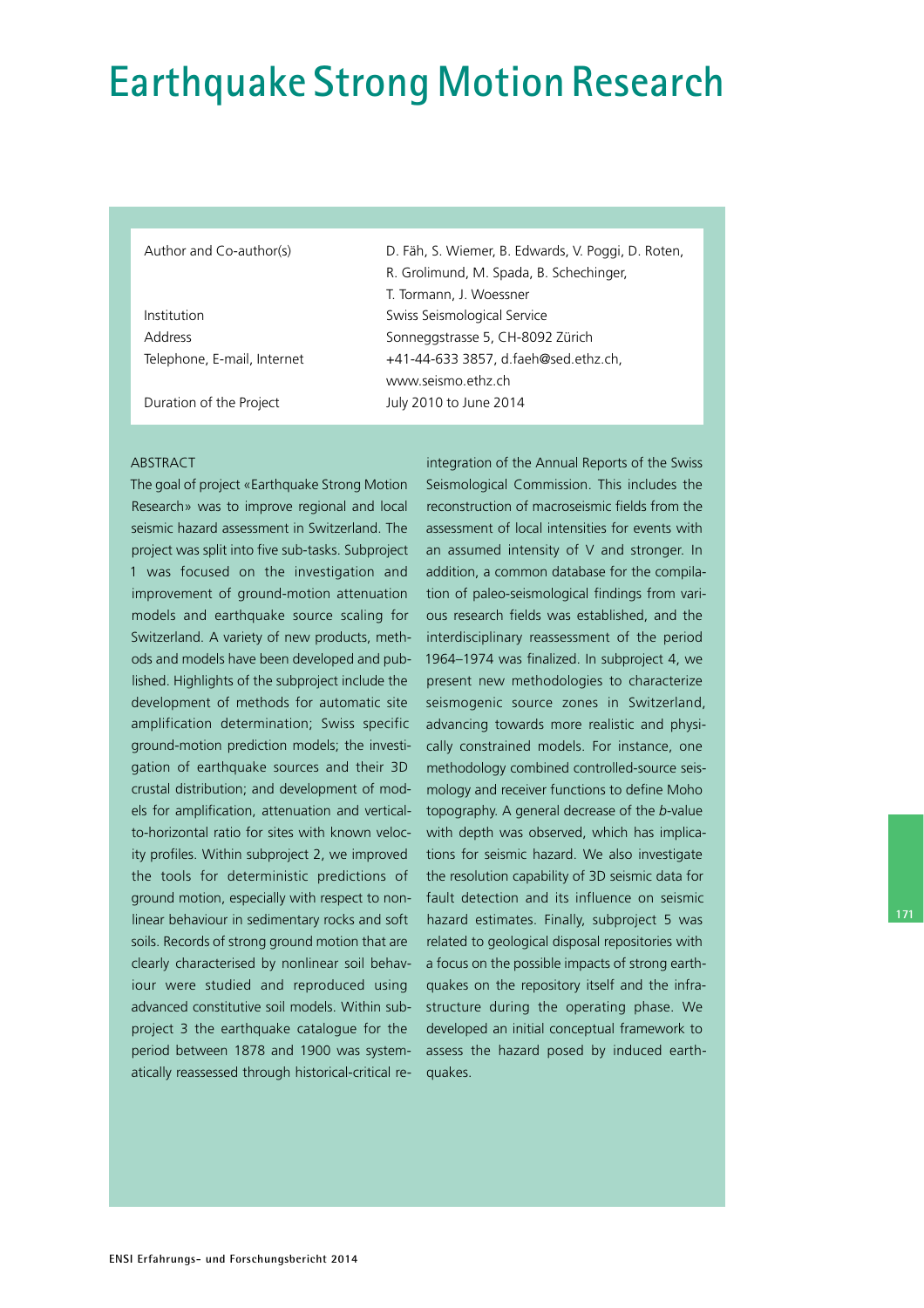# **Project goals**

The project is split into five subtasks with the main goal to improve regional and local seismic hazard assessment in Switzerland. The sub-projects are:

- 1. Ground-motion attenuation models and earthquake scaling for Switzerland;
- 2.Modelling wave propagation in complex, nonlinear media;
- 3.Revision of the Swiss earthquake catalogue 1878–1974;
- 4.Improved seismotectonic zonation for Switzerland;
- 5.Earthquake scenarios for deep geological disposal.

Subproject 1 has focused on the development and improvement of earthquake ground-motion attenuation and source-scaling models for Switzerland. The complete understanding in terms of physical parameterization of such models is crucial in order to decouple different effects and build robust predictive models that scale appropriately to large magnitudes. The goal of this subproject was therefore to improve our understanding of existing approaches for ground motion prediction, such as global ground-motion prediction equations (GMPEs) and stochastic simulation models, in addition to developing new approaches and models for the purpose of strong ground motion prediction in Switzerland.

The scope of subproject 2 was to improve deterministic predictions of ground motion, especially with respect to nonlinear behaviour in sedimentary rocks and soft soils. Records of strong ground motion that are clearly characterised by nonlinear soil behaviour were studied and reproduced using advanced constitutive soil models. An important aspect of this subproject was the calibration of dynamic soil properties from standard geotechnical tests, because deterministic prediction models require many parameters, which are difficult to define. A further aim was to study the propagation of body and surface waves in nonlinear materials by performing numerical simulations in threedimensions.

As instrumental measurements only provide reliable data from seismic activity in Switzerland since 1975, the assessment of seismic hazard chiefly relies on historical records of earthquakes. Subproject 3 therefore targeted the historical-critical improvement of the database of event classes that have not yet been analysed in-depth in the framework of preceding revisions of the earthquake

catalogue of Switzerland. A special focus is on the reassessment of intermediate-size earthquakes in the pre- and early-instrumental period of systematic earthquake observation (1878–1974). This includes the analysis of the historical context of the data production to ensure its accurate interpretation.

In Subproject 4, we move towards a more realistic characterization of the seismogenic source zones for probabilistic seismic hazard studies. This was achieved by focussing on a more accurate structural representation with the link between stress, strength and the average earthquake size. Finally, subproject 5 is related to the definition of possible earthquake impacts on deep geological disposals, the analysis of observations in underground structures, and the issue of induced seismicity.

# **Work carried out and results obtained**

## **1. Ground-motion attenuation models and earthquake scaling for Switzerland**

Subproject 1 has focussed on improving groundmotion prediction in Switzerland. We have developed a number of products to achieve this aim, and published several articles that improve the understanding of ground-motion in Switzerland. One of the central components of this work has been the development of a stochastic groundmotion simulation model tailored to Swiss seismicity (Edwards & Fäh, 2013a). This model expanded the model developed within the PEGASOS Refinement Project to cover both the Swiss Alps and Swiss Foreland. The model took into account previous studies on Swiss seismicity and ground-motion modelling, such as the definition of a rock reference velocity profile [1] and crustal and near surface attenuation ([2]; Poggi et al., 2013). A report commissioned by ENSI was produced summarising GMPEs and their use in Switzerland (Edwards & Fäh, 2014).

Cauzzi et al. (2014) have recently parameterized the Swiss ground-motion simulation model, such that predictions at various response spectral ordinates can be efficiently generated using only magnitude and source-site distance measures. This has facilitated integration into other products at the Swiss Seismological Service (SED) such as Shake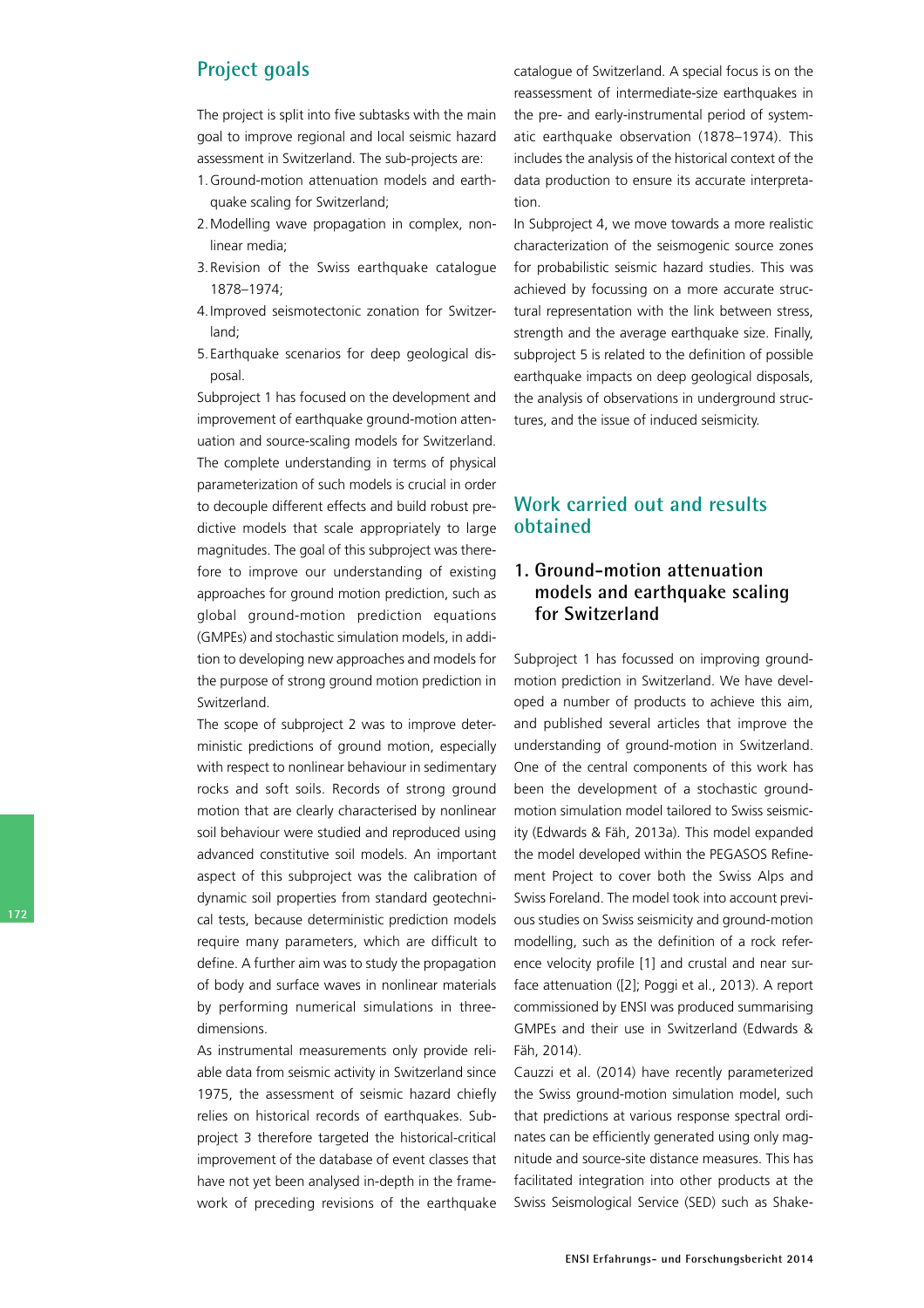Maps and the forthcoming updated national seismic hazard maps. Other related products include the determination of site amplification in Switzerland based on systematic analysis of recorded ground-motions relative to the Swiss simulation model (Edwards et al., 2013). The resulting empirical amplification functions for all of the Swiss realtime seismological stations are incorporated into the SED database and displayed online. The amplification functions have already been used by Michel et al. (2014) to improve the site characterization procedure of newly installed stations within the Swiss Strong-Motion Network and is presently applied for new NAGRA and Mont Terri monitoring stations. A sensitivity analysis was carried out to verify the robustness of the amplification predictions. For that, a synthetic database of seismic stations was produced, including 1D velocity profiles, attenuation models, and corresponding computed SH-wave amplification functions. Synthetic spectra were then produced for a broad range of magnitude/distance combinations. The analysis highlighted the improvements achieved with the updated approaches (Figure 1).

Uncertainty in ground-motion prediction for large events in Switzerland is high due to a lack of data for large earthquakes. We have therefore made numerous tests to calibrate and quantify uncertainty. For the original ground-motion model, macroseismic data, along with intensity to groundmotion conversion equations, were used to calibrate the large-magnitude predictions for Switzerland. Further analysis by Cauzzi et al. (2014) has looked into the issue of calibration in the Alpine and Foreland region specifically, and on the issue of the depth dependence of stress-drop (GoertzAllmann & Edwards, 2014). The result is a proposed weighting scheme for Alpine and Foreland shallow and deep events which will be incorporated into the current renewal of seismic hazard in Switzerland. Analysis of data from large earthquakes in Europe and the Middle East also provided insights into the stress-parameter suitable for the larger events (Edwards & Fäh 2013b), while comparison with Japanese data has shown that the simulation model used for Switzerland is as good as existing GMPEs at predicting response ordinates for magnitudes up to 7.6.

At the local level, different parametric models for site-specific ground motion have been developed. Firstly, a functional relation to compute vertical-tohorizontal ratio of 5% damped response spectra was calibrated for rock sites (Edwards et al., 2011), based on the calculation of the quarter-wavelength average velocity at the site. The method was subsequently extended to also account for resonance phenomena in soft sediment sites (Poggi et al., 2012a). In a similar manner, two parametric models for near-surface attenuation (kappa) (Poggi et al., 2013) and anelastic site-specific amplification were developed (Poggi et al., 2012b), based on quarterwavelength concepts and calibrated against empirical amplification functions.

In order to improve the level of detail in assessing geophysical site parameters required for the proper estimation of ground motion at the surface, such as the quarter wavelength parameters, new sitecharacterization techniques were developed. A novel active seismic approach to analyse surface waves was established, based on the continuous wavelet transform (Poggi et al., 2012c). The method is useful with continuous recordings and



**Figure 1:** *Comparison of input (Syn. SHTF) and recovered (Spec. Mod.) site amplification. Left: Approach (classical) detailed in Edwards et al. (2013), with mismatch between the input and recovered explained by the crustal amplification. Right: newly developed (iterative) approach, which takes advantage of input amplification estimations (e.g., quarter wavelength based) and removes the need for a crustal amplification.*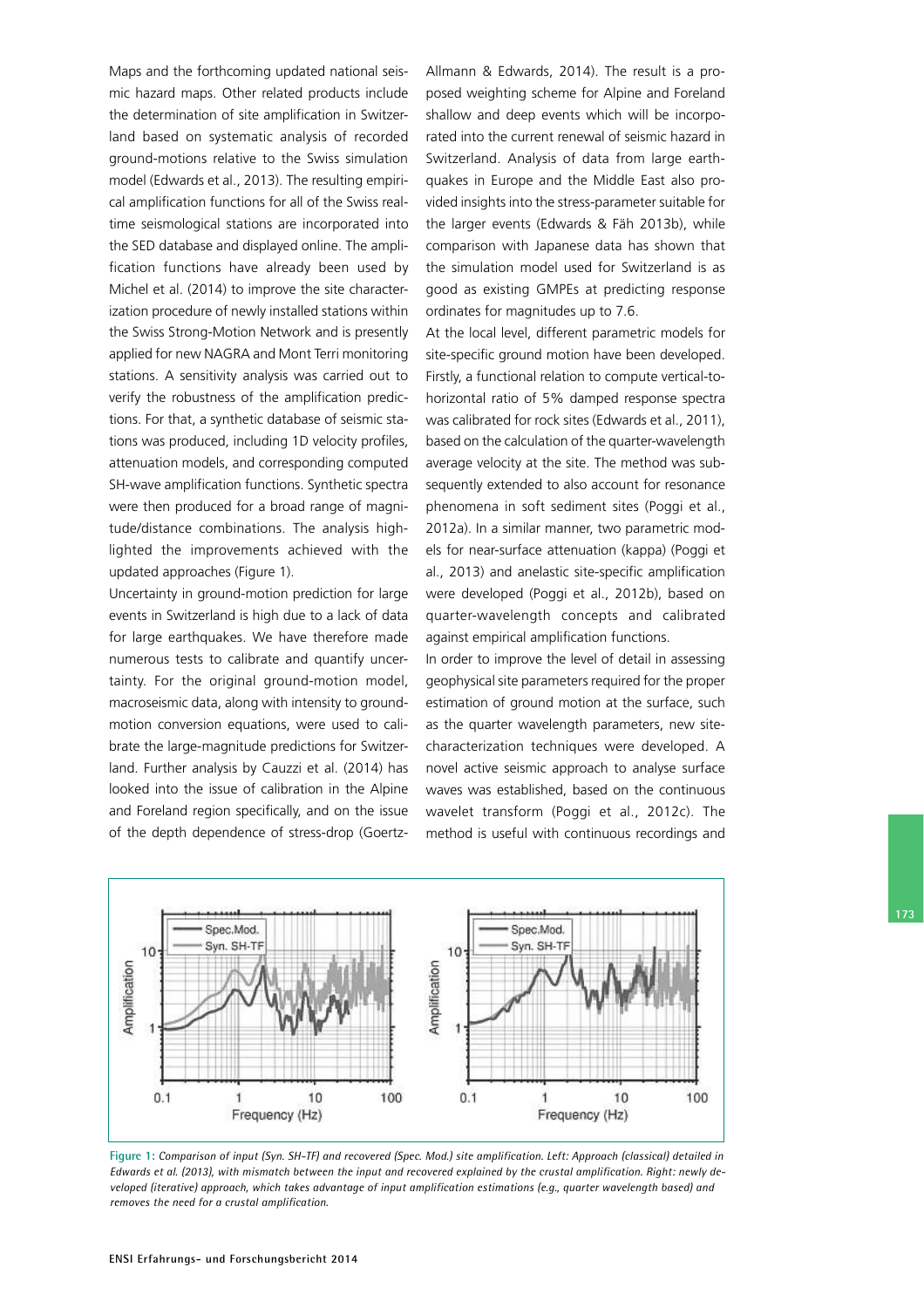#### **Figure 2:**

*Reduction in horizontal peak ground velocities (%) obtained with three cohesion models (a), (b), and (c) (Roten et al., 2014a) with respect to the viscoelastic solution.*



therefore is complementary to passive seismic acquisition and the processing of ambient vibrations. We have also developed a method to assess resonance characteristics of 2D structures using eigen-decomposition of ambient vibrations recordings (Poggi et al., 2014; Ermert et al., 2014). The method allows us to map regions where large amplifications due to 2D/3D resonances are expected.

In addition to the locally calibrated, region specific ground-motion prediction equation (GMPE), we have developed a conversion scheme of existing GMPEs valid for other regions of the world to Swiss conditions (Edwards et al., 2014a). The conversions account for epistemic uncertainty by including a range of conversion schemes and calibration approaches. One of the most critical parts of this so-called host to target conversion is the near-surface attenuation, defined by the kappa parameter. We have investigated the sources of the significant uncertainty in this parameter by using a number of different analysis approaches (Edwards et al., 2014b).

#### **2. Modelling of wave propagation in complex, non-linear media**

Research in subproject 2 focused on both nonlinear behaviour of soft soils near the surface and nonlinearity in the fault zone at depth. To improve our understanding of nonlinear response near the surface we studied records of strong ground motion that are clearly characterised by cyclic mobility (i.e., effects of pore-water pressure generation that may ultimately lead to soil liquefaction). We selected sites where accelerations were recorded both at the surface and in a borehole, including the Wildlife Liquefaction Array, the vertical arrays at Kushiro Port and Onahama Port, and the KiK-net site FKSH14. A methodology was developed to invert strong ground-motions recorded on such vertical arrays directly for the dilatancy parameters in the Iai et al. [3] cyclic mobility model. Synthetic acceleration time series, obtained by simulating the response of the liquefiable soils with the 1-D finite difference code NOAH [4], were shown to accurately describe the time and frequency evolution of the observations at these sites. Liquefaction resistances derived from strong motions tend to be higher than predictions from field and laboratory tests, and indicate that cyclic mobility effects may occur on soils with a high liquefaction resistance during strong and prolonged shaking [Roten et al., 2013, 2014b].

These case studies illustrate how cyclic mobility may lead to accelerations exceeding 1g on soils that respond distinctively nonlinearly to the shaking, and how advanced constitutive soil models are able to capture this phenomenon. Because the definition of dilatancy parameters in such models remains a challenge, we have developed a method that simplifies the calibration of the Iai et al. [3] cyclic mobility model from laboratory tests [Roten et al., 2011]. A similar method has been derived that allows calibration of dilatancy parameters in the Iai et al. [3] model from results of cone penetration testing. This approach has been used to characterize the soil properties at the location of two strong motion stations in Switzerland, located on the sediments of Lake Lucerne and Lake Neuenburg.

In the framework of subproject 2 nonlinear material behaviour based on Drucker-Prager plasticity was implemented in a 3D finite difference code that simulates spontaneous rupture and wave propagation. By participating in benchmark TPV27 of the SCEC/USGS dynamic rupture code verification project [5] we have successfully verified our implementation of plasticity against a series of independent finite difference and finite element codes.

We have also simulated the ShakeOut earthquake scenario (widely used for drills, assuming an M7.8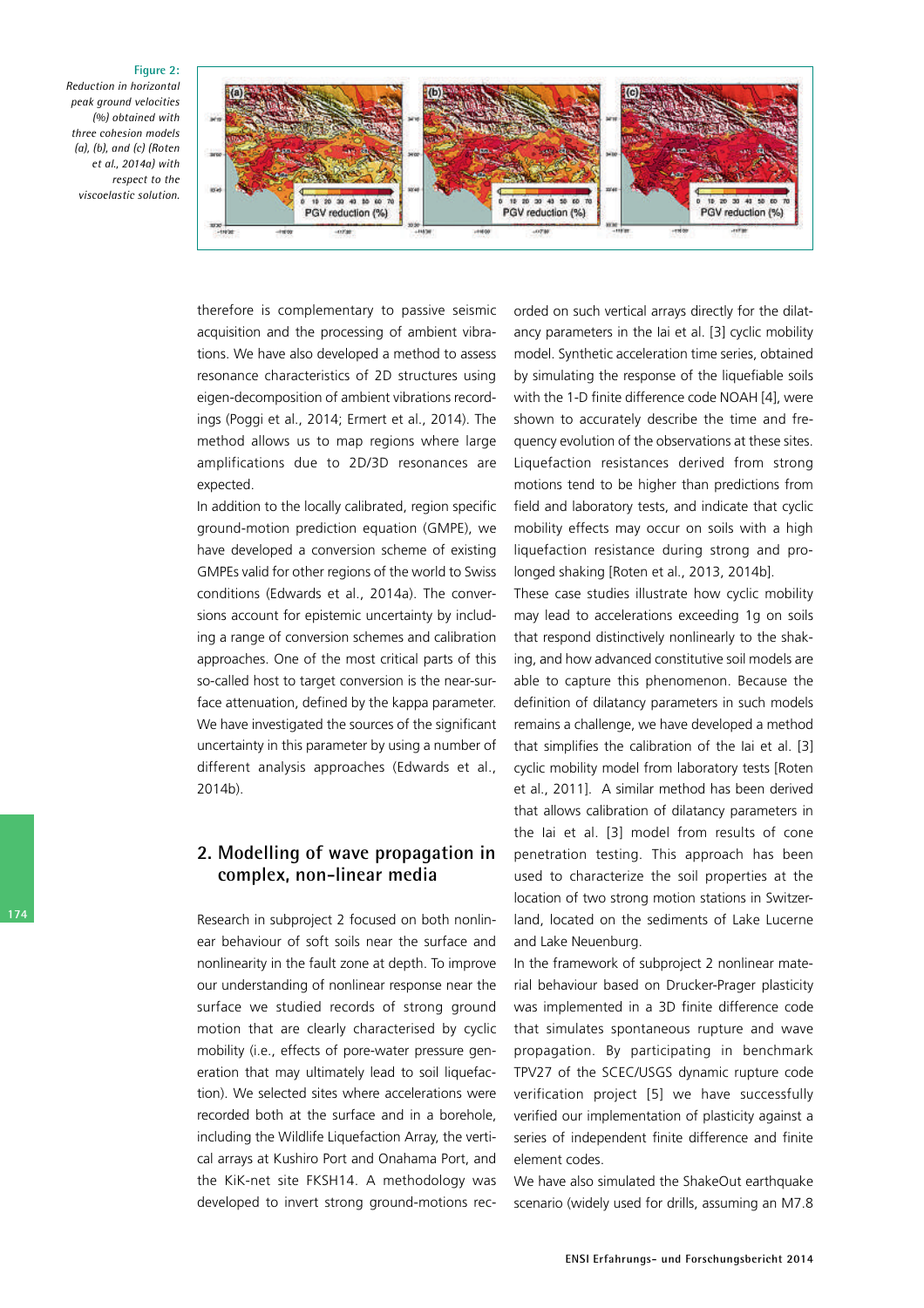earthquake on the southern San Andreas Fault) for a medium governed by Drucker-Prager plasticity. These simulations have shown that plasticity in the fault zone, and, to a lesser extent, nonlinear behaviour in shallow sediments, could reduce the earlier predictions of large long-period ground motions in the Los Angeles basin by 30–70% [Roten et al., 2014a] (Figure 2). These results suggest that the role of plasticity in the saturation of ground motions is not limited to extreme events, such as the maximum physically possible earthquake assumed for Yucca Mountain [6], but remains significant for earthquake scenarios that are considered very plausible.

## **3. Revision of the Swiss earthquake catalogue 1878–1974**

An interdisciplinary study on the period 1964– 1974 was completed (Grolimund et al., 2014a). This study addresses the scope and completeness of the relatively scarce documentary data from this period with respect to the administrative, cultural and technological changes at the SED. The results were set into a broader context on risk culture at the SED (Grolimund & Fäh, 2014c). These studies not only provided insights into the reliability of data produced in this period and on the history of the SED and its technological development, but also into the general source material situation in the SED's archives.

The identification and evaluation of relevant historical sources for Switzerland brought to light a considerable potential for improvement of the Swiss earthquake catalogue with respect to its completeness and certainty of events. Due to the loss of a large number of primary sources in the 1950s, the historical Annual Reports of the Swiss Seismological Commission (SEC) are, for most events, our only direct access to the macroseismic investigations performed in Switzerland between 1880 and about 1960. Our analysis showed that the large wealth of information is only partly and inaccurately integrated in the current version of the Earthquake Catalogue of Switzerland (ECOS-09).

For the period of 1880–1900 the database of Earthquake Catalogue of Switzerland ECOS was updated on the basis of the information contained in the Annual Reports of the SEC (Figure 3). The earthquake list was completed with a considerable number of hitherto unknown (generally small) events. Dating errors and duplications were corrected and, in many cases, the appraisal of certainty was adjusted according to historical-critical standards. The descriptive macroseismic information documented in the Annual Reports was systematically integrated into the database for events with an assumed potential epicentral intensity of V (EMS-98) and stronger. Based on this dataset, following the procedures established in the compilation of ECOS-09, individual intensity data points were assessed. In addition the historical context of the production of earthquake information was investigated in order to ensure its correct interpretation. The potential biases and fragmentations of the data resulting from the cultural, theoretical and methodological background of the networks and actors involved could be correlated with specific patterns emerging from the analysis of the macroseismic fields (Grolimund & Fäh, 2014b).

A number of paleo-seismological studies carried out in the last few decades in Swiss lakes revealed evidence for potentially seismically triggered mass deposits. So far, the findings have not been systematically collected and combined with data from studies carried out in other scientific disciplines (archeology, speleology, ancient history etc.). In cooperation with the sediment dynamics group at ETH we developed a database which enables the integration of the available data from various origins in a common framework. Finally, a study com-



#### **Figure 3:**

*Event maps 1880–1900* pre-revision status and *revised status of the event list. The symbol relates to the epicentral intensity (I<sup>o</sup> ) in* EMS-98 and the cata*logue version on which the last modification is based on. Unfilled squares represent new events of unknown I<sup>o</sup> .*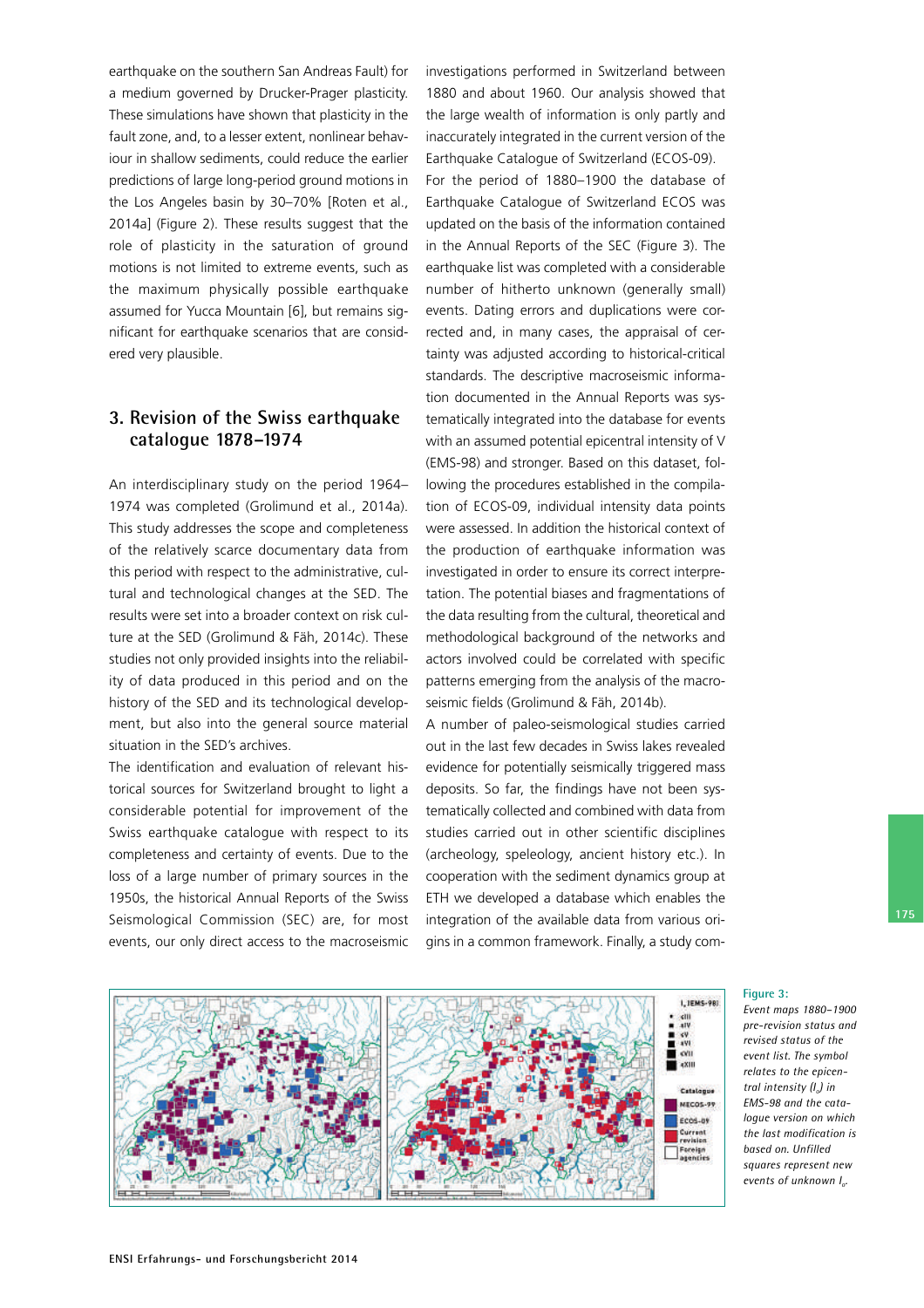paring sedimentological «archives» with archeological and historical accounts is currently under revision (Grolimund et al., 2014d).

#### **4. Improved seismotectonic zonation for Switzerland**

The overall objective of our research was to move beyond the state of the art defined in the PEGASOS and PRP 'source' (SP1) groups by adding physicalrheological constraints to existing statistical and subjective zonation approaches. This should lead to more realistic characterizations of the seismogenic source zones for probabilistic seismic hazard studies and allow for a more accurate structural representation, linked to realistic representations of stress, strength and the average and maximum possible earthquake size.

The definition and characterization of relevant seismic sources are critical steps in probabilistic seismic hazard assessment (PSHA). This is particularly challenging in low-seismicity regions because observation periods are relatively short, seismicity is often diffuse, and active faults are difficult to identify. In such regions, seismogenic sources are typically represented as areal sources: zones with equal seismic potential. However, observed seismicity is never truly uniformly distributed but clusters at all scales. In Spada et al. (2011), we developed and applied a fractal scaling approach to explore a more realistic characterization of the seismicity distribution within each source zone. For a hypothetical square source zone, we computed hazard curves and hazard maps resulting from simulations of uniformly distributed seismicity, and we compared these with those resulting from simulations of clustered seismicity. We found that the assumption of uniform distribution of events leads to a systematically higher estimate of hazard within the source zone. This overestimation increases for lower probability levels. Of equal importance is the fact that the assumed uniform distribution underestimates the uncertainty of the hazard by up to a factor of three. We applied the fractal scaling approach to the seismicity of Switzerland and measured the fractal dimension of instrumental seismicity for the past 30 years. Using this value for synthetic catalogues we then built a fractal seismic zonation and hazard model. We found that, in general, the assumption of uniform distribution of events overestimates the mean hazard in Switzerland by 3% to 20%, and the uncertainty distribution estimation is 50% to 100% narrower than in fractal distribution, depending on the location and the probability level of interest.

The second goal of our research was to contribute to the development of a high-quality 3D crustal velocity and physical properties model. As a first step, we derived a well-defined model of the crustal/mantle boundary topography, known as the Moho. Below the Moho, the lithosphere is too ductile to allow for brittle failure (i.e., earthquakes), so an improved knowledge of the Moho is an important constraint for seismic hazard assessment. The results were publish by Spada et al. (2013a), and are now used as an input parameter in the new Swiss hazard model.

In a third study, we explored the hypothesis that the relative size distribution of earthquakes or *b*value, a key parameter in any PSHA, is inversely proportional to applied shear stress. We tested in Spada et al. (2013b) this hypothesis for seven different continental areas around the world: Northern and Southern California, the Swiss Foreland, Italy, Japan, Turkey and Greece, each derived from regional earthquake catalogues. We document for the first time a monotonic *b*-value decrease between 5−15 km depth. The decrease reverses approximately at the depth of the brittle-ductile transition zone. We translate the observed b-depth gradients into b-differential stress gradients and found clear evidence that b-values are indeed negatively correlated with applied shear stress. Spatial mapping of b-values thus has the potential to act as an indicative stress-meter in the earth crust. The stress drop of earthquakes in Switzerland, as determined by Goertz-Allmann and Edwards (2014), may increase with depth, suggesting stress drop and b-values may also be correlated. These finding are integrated in the upcoming release of the new national seismic hazard model.

We also developed, calibrated and implemented a first order time-dependent model for Switzerland; building upon the Short Term Earthquake Model (STEP) developed at ETH. The model is available on the SED Intranet, updated regularly after significant earthquakes. In another study, we have developed a smooth stochastic earthquake rate model for Switzerland as an alternative to the existing areal source models. The model applies techniques developed by Hiemer et al. [7,8] for California and Europe to Switzerland. The spatial component of the model is based on the kernel density estimation technique, which we applied to both past earthquake locations and slip rates on mapped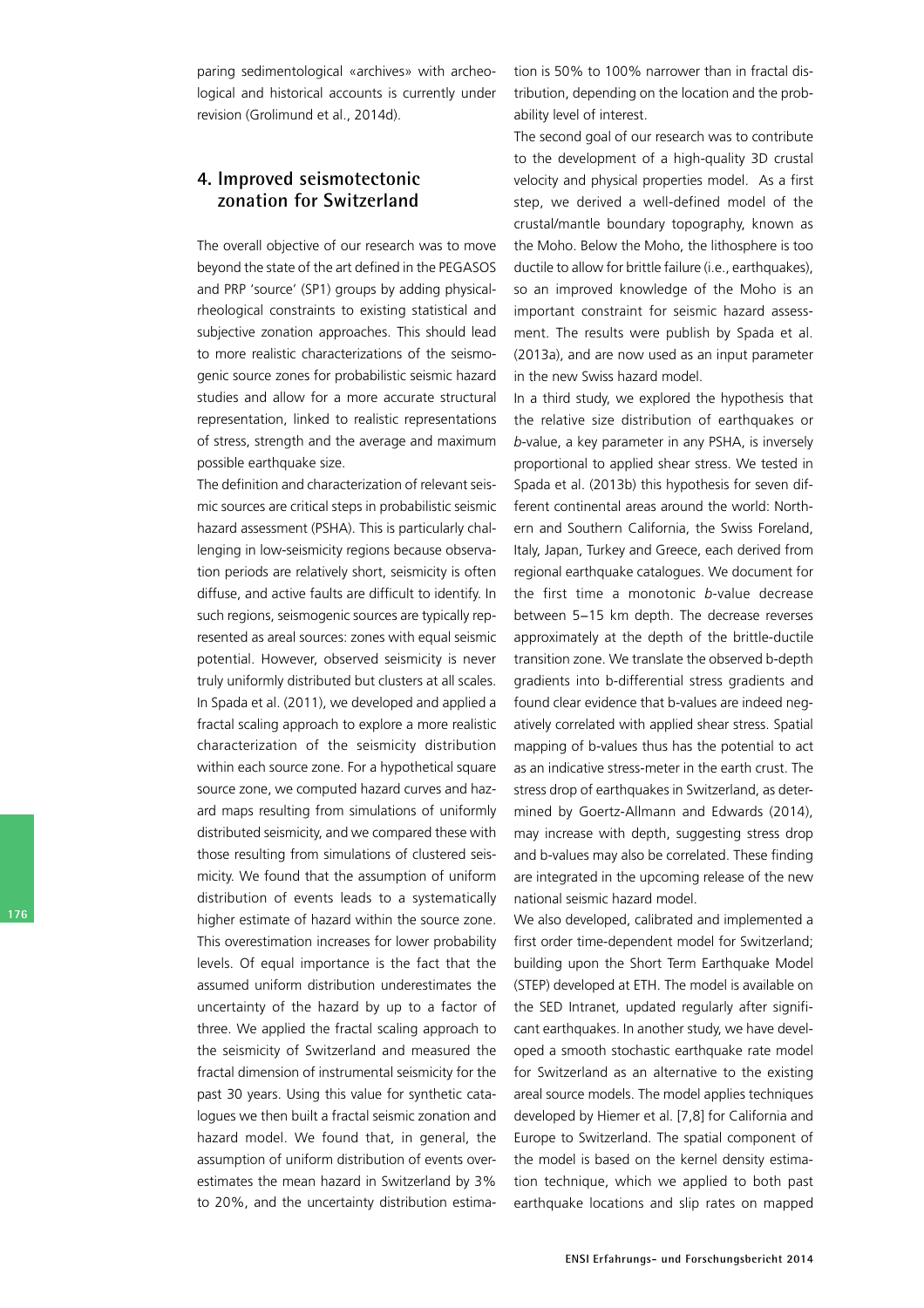

#### **Figure 4:**

*Left: Map of Switzerland, colour code is the forecasted annual rate of earthquakes with magnitudes greater or equal to 4.5 in each grid cell using the newly constructed smooth seismicity model. Right: Cumulative annual numbers of events observed (black squares) and forecasted by four source models as part of the new Swiss Hazard Model.*

crustal faults. Accordingly, our forecasts rely on the assumption that the occurrence of past seismicity is a good proxy to forecast occurrence of future seismicity, and that future large-magnitude events are more likely to occur in the vicinity of known faults. We computed earthquake rates by estimating the a- and b-value of a truncated Gutenberg-Richter magnitude distribution for the entire study area based on a maximum likelihood approach that considers the spatial and temporal completeness history of the seismic catalogue. Thus the final annual rate of our forecast is purely driven by catalogue data, whereas its spatial component incorporates contributions from both earthquake and fault moment-rate densities. Retrospective and pseudo-prospective testing shows that the new model performs significantly better than the traditional areal source model for Europe. The model applied to Switzerland is shown in Figure 4. The work will form a part of the new Swiss national seismic hazard model to be released in early 2015. We investigated the fault detection probability in 3D seismic data and the implications for seismic hazard assessment. Information about the existence or absence of faults imaged through 3D seismic surveys should have consequences for the seismic hazard estimation at a site. However, even the most sophisticated site-specific studies conducted in Switzerland (PEGASOS and PRP) do not consider this information, because no established path exists to use it within the constraints of a PSHA. We have developed a probabilistic approach that uses subsurface knowledge from seismic reflection imaging to reduce the uncertainty in seismic hazard estimates. We define a fault detection probability (FDP), which depends on the resolution of the imaging applied as a function of depth, lithology, faulting style, fault orientation etc. The FDP can be used to limit the maximum possible earthquake in a probabilistic sense and again as a function of a range of parameters.

## **5. Earthquake scenarios for deep geological disposal**

This task focused on the definition of possible earthquake impacts on deep geological disposal, the analysis of observations in underground structures, and the problem of induced seismicity. In this context the SED participated in the technical meeting on «Earthquake impact on fracturing and groundwater flows – Considerations for the longterm safety of geological disposals» organized by IRSN in Paris in 2012, and supported ENSI to prepare a summary of possible earthquake impacts on deep geological disposals.

Using synergies with ongoing and independently funded research related to deep geothermal energy we have made substantial progress on setting up a framework to model earthquakes induced near deep geological repositories. Because a fully coupled thermo-, hydro-, and geomechanical computational framework to assess induced earthquakes in a probabilistic sense is currently both unconstrained and computationally expensive, we have developed and partially calibrated a so-called «hybrid» approach (Goertz-Allmann and Wiemer, 2013; Gischig and Wiemer, 2013). In this approach, first order physical constraints such as pore pressure variation and strain are modelled explicitly, while geomechanical coupling is achieved through a calibrated model of stochastic seed faults. Their size-distribution and failure is distributed assuming an inverse relationship between applied shear stresses and size-dis-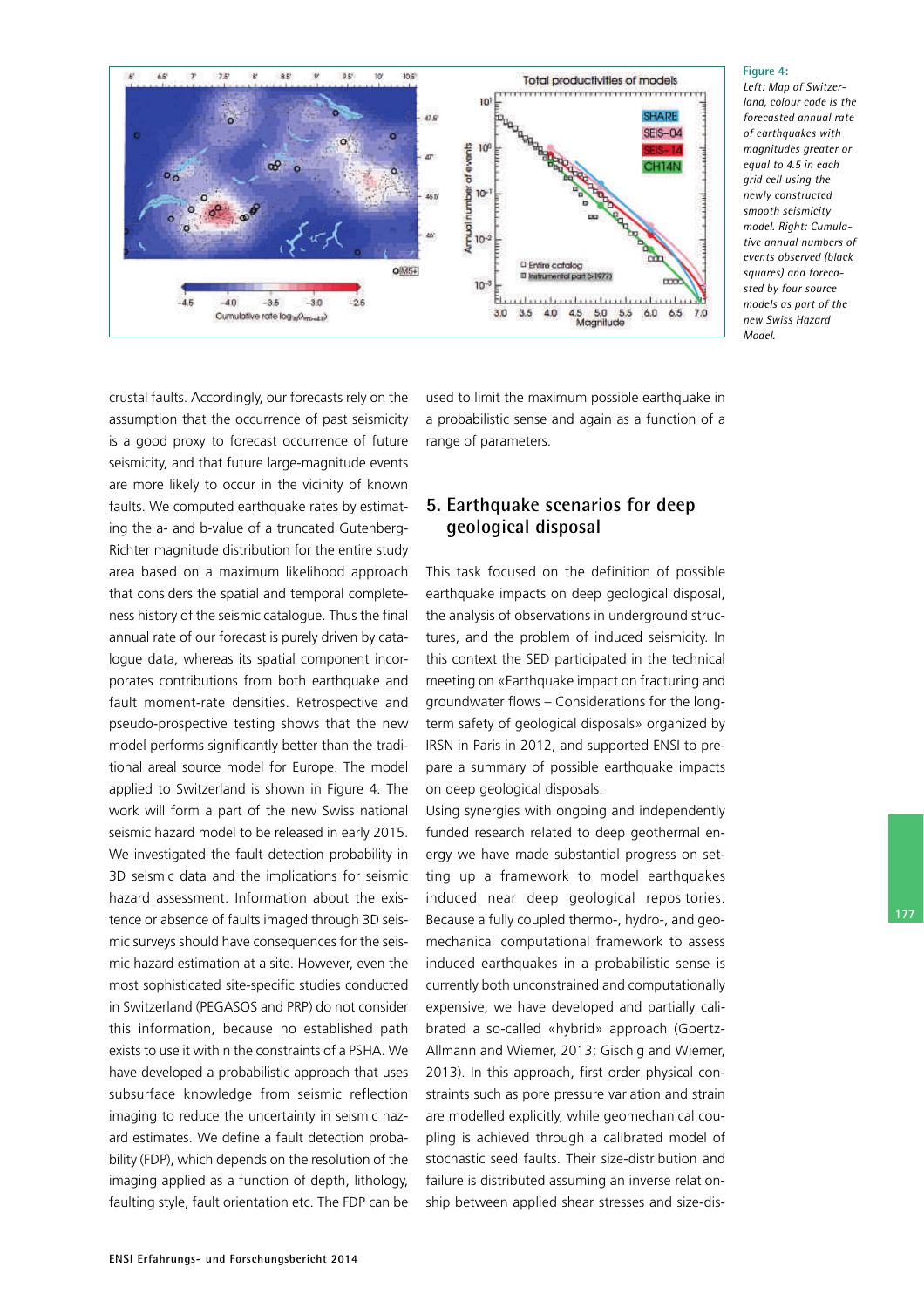tribution. This allows first order predictions on the likelihood of felt earthquakes as a function of depth, faulting regime, cohesion or coefficient of friction to be made. It also represents a conceptual framework in which to build improved seismogenic source models (subproject 4). Using the work by Mignan et al. (2015), and the GMPE related efforts discussed in subproject 1, we are also able to convert forecasted, time dependent earthquake rates into hazard, specifically calibrated for induced and very shallow events.

# **National Cooperation**

Collaboration with the Institute of Geotechnical Engineering at ETHZ was essential for calibration of nonlinear material properties. A working group for paleo-seismology with members of the Sediment Dynamics Group of the Geological Institute at ETH was established in order to collect findings related to paleo-earthquakes. In connection with questions relevant to the history of science, knowledge and environment, we collaborated with the chair for the history of technology at the D-GESS department at ETHZ and with the ETHZ University Archives. Finally, the SED started a co-operation with Engineering Geology to discuss issues related to deep geological disposals.

### **International Cooperation**

Successful cooperation was established with the University Joseph Fourier in Grenoble and with the University of Potsdam resulting in common research activities for the development of improved GMPEs. We coordinated with IFSTAR (Paris) the work on the calibration of nonlinear soil properties from strong motion records. The implementation of Drucker-Prager plasticity in AWP-ODC was done in collaboration with San Diego State University and the San Diego Supercomputing Center. For the verification of the method against other codes we collaborate with the United States Geological Survey (USGS) and the Southern California Earthquake Center (SCEC). We cooperated with European groups working on historical earthquakes and contributed to workshops in France and Germany. Work on induced seismicity and probabilistic fault imaging was embedded in the framework of the EU Projects GEISER and IMAGE. Work on short term forecasting was conducted in collaboration

with the EU project REAKT, where time-dependent forecast models are being evaluated independently.

#### **Assessment of the project**

The project «Earthquake Strong Motion Research (2010–2014)» was successfully concluded, having addressed a diverse range of topics in seismic hazard and engineering seismology. The numerous studies undertaken within the framework of the project have led to the production of a variety of publications, products and reports. These studies included specific problems intrinsic to seismic hazard assessment for long return periods, which are required for today's nuclear facilities and for the long-term safety of geological disposals. Diverse internal, national and international collaborations have been developed and continue to provide benefits beyond the end of the project. While the project has addressed the questions originally posed, the work has further highlighted the potential for improvements in regional and local seismic hazard assessment in Switzerland and has opened up new questions and directions for future research.

### **Publications in the project 2010–2014**

- *Cauzzi, C., B. Edwards, D. Fäh, J. Clinton, S. Wiemer, P. Kästli, G. Cua and D. Giardini (2014).* New predictive equations and site amplification estimates for the next-generation swiss shakemaps, Geophysical Journal International, doi: 10.1093/gji/ggu404.
- *Edwards, B & Fäh, D (2014).* Ground motion prediction equations. Retrieved November 12, 2014, from http://ecollection.library.ethz.ch/view/ eth:14476, doi: 10.3929/ethz-a-010232326.
- *Edwards, B., Cauzzi, C., L. Danciu, D. Fäh, S. Wiemer (2014a).* Assessment, Weighting and Adjustment of Ground Motion Prediction Equations for the 2015 Swiss Seismic Hazard Maps. In preparation.
- *Edwards, B., O. Ktenidou, C. Van Houtte, F. Cotton, D. Fäh and N. Abrahamson (2014b).* Epistemic Uncertainty and Limitations of the Kappa0 model for Near-surface Attenuation at Hard Rock Sites. Submitted to Geophysical Journal International.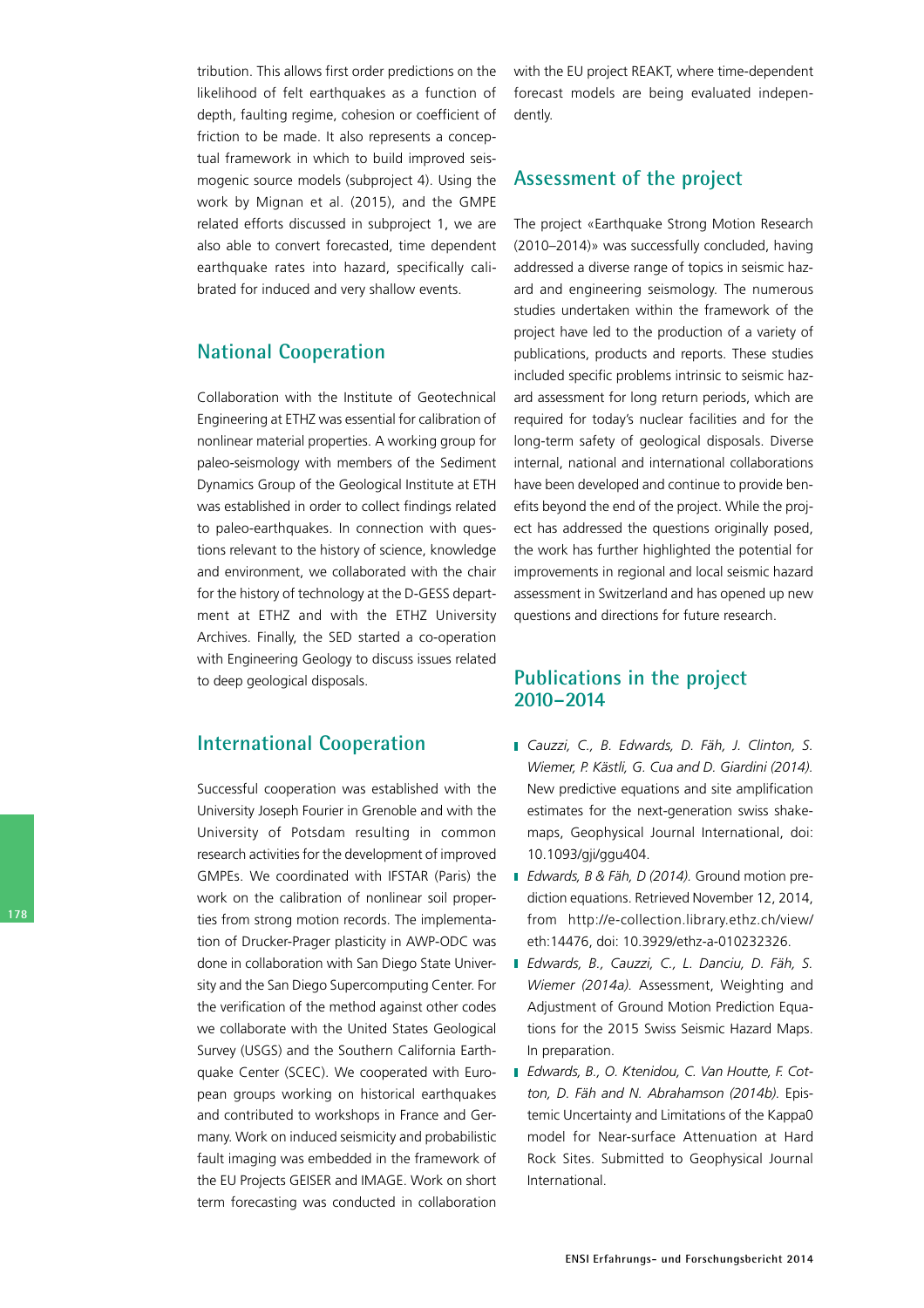- *Edwards, B. and D. Fäh (2013a).* A Stochastic Ground-Motion Model for Switzerland, Bulletin of the Seismological Society of America 103, 78–98, doi: 10.1785/0120110331.
- *Edwards, B. and D. Fäh (2013b).* Measurements of stress parameter and site attenuation from recordings of moderate to large earthquakes in Europe and the Middle East, Geophysical Journal International 194, 1190–1202, doi: 10.1093/gji/ ggt158.
- *Edwards, B., Michel, C., Poggi V. and Fäh, D., (2013).* Determination of Site Amplification from Regional Seismicity: Application to the Swiss National Seismic Networks. Seism. Res. Lett., Volume 84, Issue 4, 611–621.
- *Edwards, B., Poggi, V. and D. Fäh, (2011).* A predictive equation for the vertical to horizontal ratio of ground-motion at rock sites based on shear wave velocity profiles: application to Japan and Switzerland. Bull. Seim. Soc. Am., Volume 101, Issue 6, 1998–3019.
- *Ermert, L., Poggi, V., Burjanek, J. and Fäh, D., (2014)*. Fundamental and higher 2-D resonance modes of an Alpine valley. Geophys. J. Int., Volume 198, Issue 2, 795–811.
- *Gischig, V., and S. Wiemer (2013).* A stochastic model for induced seismicity based on non-linear pressure diffusio, Geophys. J. Int., 194, 1229– 1249, DOI: 10.1093/gji/ggt164.
- *GoertzAllmann, B.P. and B. Edwards (2014).* Constraints on crustal attenuation and threedimensional spatial distribution of stress drop in Switzerland, Geophysical Journal International, doi: 10.1093/gji/ggt384.
- *GoertzAllmann, B. P., and S. Wiemer (2013),* Geomechanical modeling of induced seismicity source parameters and implications for seismic hazard assessment, Geophysics, 78(1), 25–39.
- *Grolimund, R., S. Sellami, N. Deichmann and D. Fäh (2014a).* Earthquakes in Switzerland and Surroundings 1964–1974. An Interdisciplinary Approach to a «Dark Age» of Earthquake Documentation, Swiss Seismological Service, ETH-Zurich, doi:10.3929/ethz-a-010222529.
- *Grolimund, R., and D. Fäh (2014b),* Earthquake Observation and Documentation by the Swiss Earthquake Commission 1880–1900. Preliminary results of the historical-critical revision of the Earthquake Catalogue of Switzerland in the pre-instrumental period of systematic earthquake observation, Internal report Swiss Seismological Service ETH Zurich.
- *Grolimund, R., und D. Fäh (2014c),* Seismografen der Risikokultur. Ein Jahrhundert der systematischen Erdbebenüberwachung in der Schweiz, editiert durch D. Krämer, T. Asmussen, und S. Condorelli, Traverse – Zeitschrift für Geschichte – Revue d'histoire, 2014(3), 83–93.
- *Grolimund, R., M. Strasser, and D. Fäh (2014d),* What can we learn about large Alpine Paleoearthquakes by comparing Natural and Historical Archives?, Swiss Journal of Geosciences, submitted, under revision.
- *Grolimund, Remo (2014e),* Review: Coen, Deborah R., The Earthquake Observers. Disaster Science from Lisbon to Richter, Schweizerische Zeitschrift für Geschichte, 64(1), 182–183.
- *Grolimund, R. & D. Fäh (2013).* History matters: bref aperçu de la sismologie historique en Suisse. In: Gazette des Archives 103(2), Paris.
- *Michel C., Edwards B., Poggi, V., Burjanek J., Roten D., Cauzzi C. and Fäh D., (2014),* Assessment of site effects in Alpine regions through systematic site characterization of seismic stations. Bull. Seism. Soc. Am., Volume 104, Issue 6, in press.
- *Mignan, A., D. Landwing, B. Mena and S. Wiemer (2015),* Induced seismicity risk assessment for the 2006 Basel, Switzerland, Enhanced Geothermal System project: Role of parameter uncertainty on risk mitigation, Geothermics, 53, 133–146.
- *Poggi, V., Ermert, L., Burjanek, J., Michel, C. and* Fäh, D., (2014). Modal analysis of 2-D sedimentary basin from frequency domain decomposition of ambient vibration array recordings. Geophys. J. Int., In press.
- *Poggi, V., Edwards, B. and Fäh, D., (2013).* Reference S-wave velocity profile and attenuation models for ground-motion prediction equations: application to Japan, Bull. Seim. Soc. Am., Volume 103, Issue 5, 2645–2656.
- *Poggi, V., Edwards, B. and Fäh, D., (2012a).* Characterizing the vertical to horizontal ratio of ground-motion at soft sediment sites. Bull. Seim. Soc. Am., Volume 102, Issue 6, 2741–2756.
- *Poggi, V., B. Edwards and D. Fäh (2012b).* The quarterwavelength average velocity: a review of some past and recent application developments. 15th Conference on Earthquake Engineering (WCEE), 24–28 September 2012, Lisbon, Portugal.
- *Poggi, V., Fäh, D. and D. Giardini, (2012c).* Tfk analysis of surface waves using the continuous wavelet transform. Pure and Applied Geophysics. Volume 170, Issue 3 , 319–335.

**179**